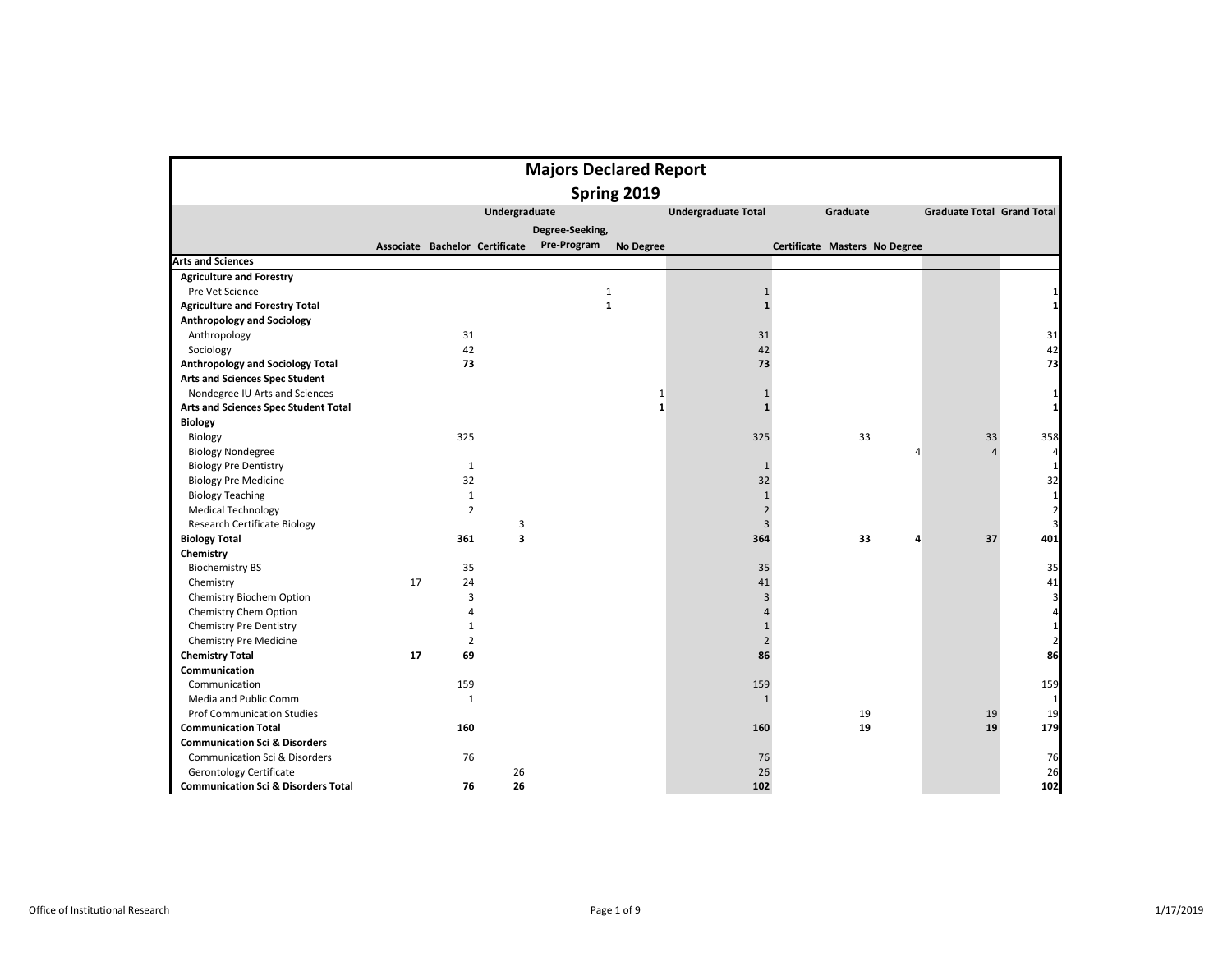|                                        |                                |                |                | <b>Majors Declared Report</b>   |                            |                |                               |                |                                   |                         |
|----------------------------------------|--------------------------------|----------------|----------------|---------------------------------|----------------------------|----------------|-------------------------------|----------------|-----------------------------------|-------------------------|
|                                        |                                |                |                | Spring 2019                     |                            |                |                               |                |                                   |                         |
|                                        |                                |                | Undergraduate  |                                 | <b>Undergraduate Total</b> |                | Graduate                      |                | <b>Graduate Total Grand Total</b> |                         |
|                                        |                                |                |                | Degree-Seeking,                 |                            |                |                               |                |                                   |                         |
|                                        | Associate Bachelor Certificate |                |                | Pre-Program<br><b>No Degree</b> |                            |                | Certificate Masters No Degree |                |                                   |                         |
| <b>English and Linguistics</b>         |                                |                |                |                                 |                            |                |                               |                |                                   |                         |
| English                                |                                | 117            |                |                                 | 117                        |                | 14                            |                | 14                                | 131                     |
| English Nondegree                      |                                |                |                |                                 |                            |                |                               | 3              | 3                                 | $\overline{\mathbf{3}}$ |
| <b>Medical Ethics</b>                  |                                |                | $\overline{2}$ |                                 | $\overline{2}$             |                |                               |                |                                   |                         |
| Philosophy                             |                                | $\overline{7}$ |                |                                 | $\overline{7}$             |                |                               |                |                                   |                         |
| Tch Engl New Lang GR Cert              |                                |                |                |                                 |                            | $\overline{4}$ |                               |                | Λ                                 |                         |
| Tch Engl New Lang UG Cert              |                                |                | 33             |                                 | 33                         |                |                               |                |                                   | 33                      |
| <b>English and Linguistics Total</b>   |                                | 124            | 35             |                                 | 159                        | 4              | 14                            | 3              | 21                                | 180                     |
| <b>General Studies</b>                 |                                |                |                |                                 |                            |                |                               |                |                                   |                         |
| <b>Applied Science</b>                 |                                | 10             |                |                                 | 10                         |                |                               |                |                                   | 10                      |
| Business and Leadership Focus          |                                |                |                | 60                              | 60                         |                |                               |                |                                   | 60                      |
| <b>Education Focus</b>                 |                                |                |                | 11                              | 11                         |                |                               |                |                                   | 11                      |
| <b>Engineering and Science Focus</b>   |                                |                |                | 49                              | 49                         |                |                               |                |                                   | 49                      |
| <b>General Studies</b>                 |                                | 313            |                |                                 | 313                        |                |                               |                |                                   | 313                     |
| <b>General Studies Distance</b>        |                                | 31             |                |                                 | 31                         |                |                               |                |                                   | 31                      |
| Polytechnic Focus                      |                                |                |                | 10                              | 10                         |                |                               |                |                                   | 10                      |
| Soc Sci & Hum Focus                    |                                |                |                | 57                              | 57                         |                |                               |                |                                   | 57                      |
| Visual and Perform Arts Focus          |                                |                |                | 17                              | 17                         |                |                               |                |                                   | 17                      |
| <b>General Studies Total</b>           |                                | 354            |                | 204                             | 558                        |                |                               |                |                                   | 558                     |
| <b>Graduate School Transfers</b>       |                                |                |                |                                 |                            |                |                               |                |                                   |                         |
| <b>Unassigned Grad</b>                 |                                |                |                |                                 |                            |                |                               | 2              | $\overline{2}$                    |                         |
| <b>Graduate School Transfers Total</b> |                                |                |                |                                 |                            |                |                               | $\overline{2}$ | $\overline{2}$                    | $\overline{2}$          |
| History                                |                                |                |                |                                 |                            |                |                               |                |                                   |                         |
| History                                |                                | 98             |                |                                 | 98                         |                |                               |                |                                   | 98                      |
| <b>History Total</b>                   |                                | 98             |                |                                 | 98                         |                |                               |                |                                   | 98                      |
| <b>Interdisciplinary Studies</b>       |                                |                |                |                                 |                            |                |                               |                |                                   |                         |
| <b>Gerontology Certificate</b>         |                                |                | $\overline{2}$ |                                 | $\overline{2}$             |                |                               |                |                                   |                         |
| Intl Studies Certificate               |                                |                | 9              |                                 | 9                          |                |                               |                |                                   | 9                       |
| Lesbian Gay Bisexual Tgender           |                                |                | 1              |                                 | $\mathbf{1}$               |                |                               |                |                                   |                         |
| Peace Conflct Stud Certificate         |                                |                | 6              |                                 |                            |                |                               |                |                                   |                         |
| <b>Interdisciplinary Studies Total</b> |                                |                | 18             |                                 | 18                         |                |                               |                |                                   | 18                      |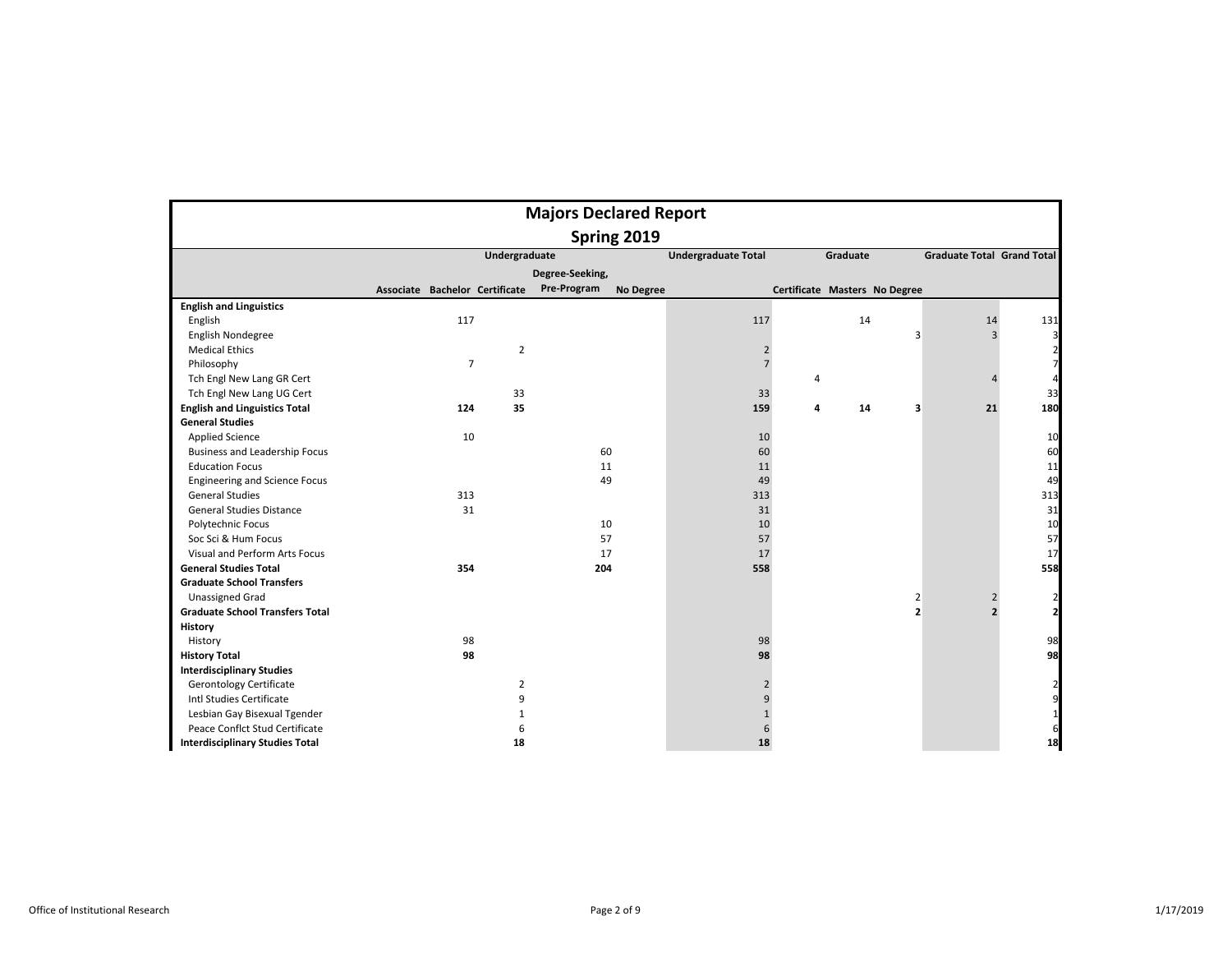|                                            |                                |                |                | <b>Majors Declared Report</b> |              |                            |   |                               |                         |                                   |                |
|--------------------------------------------|--------------------------------|----------------|----------------|-------------------------------|--------------|----------------------------|---|-------------------------------|-------------------------|-----------------------------------|----------------|
|                                            |                                |                |                |                               | Spring 2019  |                            |   |                               |                         |                                   |                |
|                                            |                                |                | Undergraduate  |                               |              | <b>Undergraduate Total</b> |   | Graduate                      |                         | <b>Graduate Total Grand Total</b> |                |
|                                            |                                |                |                | Degree-Seeking,               |              |                            |   |                               |                         |                                   |                |
|                                            | Associate Bachelor Certificate |                |                | Pre-Program                   | No Degree    |                            |   | Certificate Masters No Degree |                         |                                   |                |
| Intl Language and Cul Studies              |                                |                |                |                               |              |                            |   |                               |                         |                                   |                |
| French                                     |                                | 5              |                |                               |              | 5                          |   |                               |                         |                                   |                |
| German                                     |                                | 6              |                |                               |              | 6                          |   |                               |                         |                                   |                |
| Spanish                                    |                                | 26             |                |                               |              | 26                         |   |                               |                         |                                   | 26             |
| Intl Language and Cul Studies Total        |                                | 37             |                |                               |              | 37                         |   |                               |                         |                                   | 37             |
| <b>Mathematical Sciences</b>               |                                |                |                |                               |              |                            |   |                               |                         |                                   |                |
| <b>Actuarial Science</b>                   |                                | 24             |                |                               |              | 24                         |   |                               |                         |                                   | 24             |
| Applied Math Ops Research                  |                                |                |                |                               |              |                            |   | $\mathbf 1$                   |                         | $\mathbf{1}$                      | 1              |
| Data Science & Applied Stats               |                                | 5              |                |                               |              | 5                          |   |                               |                         |                                   | 5              |
| Math Actuarial Science                     |                                | 10             |                |                               |              | 10                         |   |                               |                         |                                   | 10             |
| Math Computing                             |                                | $\mathbf{1}$   |                |                               |              | $\mathbf{1}$               |   |                               |                         |                                   | 1              |
| Math App Stat Grad Certificate             |                                |                |                |                               |              |                            | 4 |                               |                         |                                   |                |
| Mathematics                                |                                | 31             |                |                               |              | 31                         |   | 21                            |                         | 21                                | 52             |
| <b>Mathematics Nondegree</b>               |                                |                |                |                               |              |                            |   |                               | $\overline{2}$          | $\overline{2}$                    | $\overline{2}$ |
| <b>Mathematics Teaching</b>                |                                | 10             |                |                               |              | 10                         |   |                               |                         |                                   | 10             |
| <b>Mathematical Sciences Total</b>         |                                | 81             |                |                               |              | 81                         | 4 | 22                            | $\overline{\mathbf{2}}$ | 28                                | 109            |
| <b>Physics</b>                             |                                |                |                |                               |              |                            |   |                               |                         |                                   |                |
| <b>Environmental Geology</b>               |                                | 1              |                |                               |              | $\mathbf{1}$               |   |                               |                         |                                   |                |
| Geology                                    |                                | $\overline{7}$ |                |                               |              | $\overline{7}$             |   |                               |                         |                                   |                |
| Physics                                    |                                | 53             |                |                               |              | 53                         |   |                               |                         |                                   | 53             |
| Research Certificate Physics               |                                |                | 1              |                               |              | $\mathbf{1}$               |   |                               |                         |                                   | 1              |
| <b>Physics Total</b>                       |                                | 61             | $\mathbf{1}$   |                               |              | 62                         |   |                               |                         |                                   | 62             |
| <b>Political Science</b>                   |                                |                |                |                               |              |                            |   |                               |                         |                                   |                |
| Civic Ed & Pub Adv Certificate             |                                |                | $\overline{2}$ |                               |              | $\overline{2}$             |   |                               |                         |                                   | 2              |
| Economics                                  |                                | 18             |                |                               |              | 18                         |   |                               |                         |                                   | 18             |
| <b>Political Science</b>                   |                                | 57             |                |                               |              | 57                         |   |                               |                         |                                   | 57             |
| Women's Studies                            |                                | 15             |                |                               |              | 15                         |   |                               |                         |                                   | 15             |
| <b>Political Science Total</b>             |                                | 90             | $\mathbf{2}$   |                               |              | 92                         |   |                               |                         |                                   | 92             |
| Psychology                                 |                                |                |                |                               |              |                            |   |                               |                         |                                   |                |
| Psychology                                 |                                | 283            |                |                               |              | 283                        |   |                               |                         |                                   | 283            |
| Research Certificate Psycholgy             |                                |                | $\mathbf{1}$   |                               |              | $\mathbf{1}$               |   |                               |                         |                                   |                |
| <b>Psychology Total</b>                    |                                | 283            | $\mathbf{1}$   |                               |              | 284                        |   |                               |                         |                                   | 284            |
| <b>Science and Other PU Transfer</b>       |                                |                |                |                               |              |                            |   |                               |                         |                                   |                |
| Pre Pharmacy                               |                                |                |                | $\overline{2}$                |              | $\overline{2}$             |   |                               |                         |                                   |                |
| <b>Science and Other PU Transfer Total</b> |                                |                |                | $\overline{2}$                |              | $\overline{2}$             |   |                               |                         |                                   |                |
| <b>Arts and Sciences Total</b>             | 17                             | 1,867          | 86             | 207                           | $\mathbf{1}$ | 2,178                      | 8 | 88                            | 11                      | 107                               | 2,285          |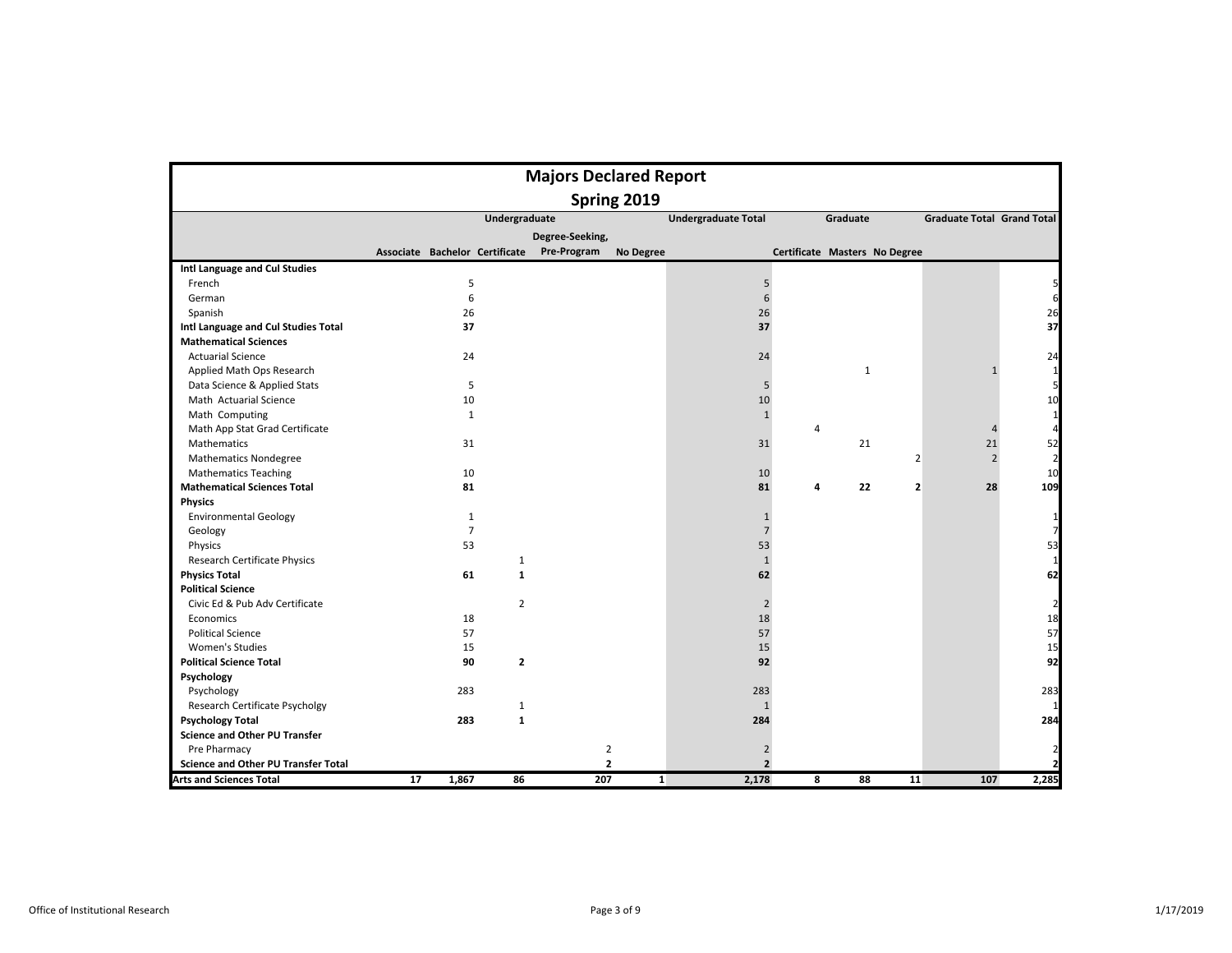|                                       |                                |     |               | <b>Majors Declared Report</b>   |                            |                               |                                   |     |
|---------------------------------------|--------------------------------|-----|---------------|---------------------------------|----------------------------|-------------------------------|-----------------------------------|-----|
|                                       |                                |     |               | Spring 2019                     |                            |                               |                                   |     |
|                                       |                                |     | Undergraduate |                                 | <b>Undergraduate Total</b> | Graduate                      | <b>Graduate Total Grand Total</b> |     |
|                                       |                                |     |               | Degree-Seeking,                 |                            |                               |                                   |     |
|                                       | Associate Bachelor Certificate |     |               | Pre-Program<br><b>No Degree</b> |                            | Certificate Masters No Degree |                                   |     |
| <b>Business</b>                       |                                |     |               |                                 |                            |                               |                                   |     |
| <b>Accounting</b>                     |                                |     |               |                                 |                            |                               |                                   |     |
| Accounting                            |                                | 74  |               | 86                              | 160                        |                               |                                   | 160 |
| <b>Accounting Certificate</b>         |                                |     | 15            |                                 | 15                         |                               |                                   | 15  |
| <b>Bank Management Certificate</b>    |                                |     | 14            |                                 | 14                         |                               |                                   | 14  |
| <b>Accounting Total</b>               |                                | 74  | 29            | 86                              | 189                        |                               |                                   | 189 |
| <b>Business Administration</b>        |                                |     |               |                                 |                            |                               |                                   |     |
| <b>Business General Bach</b>          |                                |     |               | 84                              | 84                         |                               |                                   | 84  |
| <b>General Administration</b>         |                                |     |               |                                 |                            | 56                            | 56                                | 56  |
| General Admin-Professional MBA        |                                |     |               |                                 |                            | 19                            | 19                                | 19  |
| NonDegree MBA Grad                    |                                |     |               |                                 |                            | $\mathbf{1}$                  | $\mathbf{1}$                      | 1   |
| <b>Business Administration Total</b>  |                                |     |               | 84                              | 84                         | 75<br>1                       | 76                                | 160 |
| <b>Economics and Finance</b>          |                                |     |               |                                 |                            |                               |                                   |     |
| <b>Bus Econ Public Policy</b>         |                                | 12  |               | 12                              | 24                         |                               |                                   | 24  |
| Finance                               |                                | 51  |               | 63                              | 114                        |                               |                                   | 114 |
| <b>Economics and Finance Total</b>    |                                | 63  |               | 75                              | 138                        |                               |                                   | 138 |
| <b>Management and Marketing</b>       |                                |     |               |                                 |                            |                               |                                   |     |
| Management                            |                                | 149 |               | 140                             | 289                        |                               |                                   | 289 |
| Management BSB Distance               |                                |     |               | 3                               | $\overline{\mathbf{3}}$    |                               |                                   | 3   |
| Marketing                             |                                | 91  |               | 95                              | 186                        |                               |                                   | 186 |
| <b>Marketing BSB Distance</b>         |                                |     |               | $\mathbf{1}$                    |                            |                               |                                   |     |
| Professional Sales Certificate        |                                |     | 1             |                                 | $\mathbf{1}$               |                               |                                   | 1   |
| <b>Small Business Mgmt Certif</b>     |                                |     | 10            |                                 | 10                         |                               |                                   | 10  |
| <b>Management and Marketing Total</b> |                                | 240 | 11            | 239                             | 490                        |                               |                                   | 490 |
| <b>Business Total</b>                 |                                | 377 | 40            | 484                             | 901                        | 75<br>1                       | 76                                | 977 |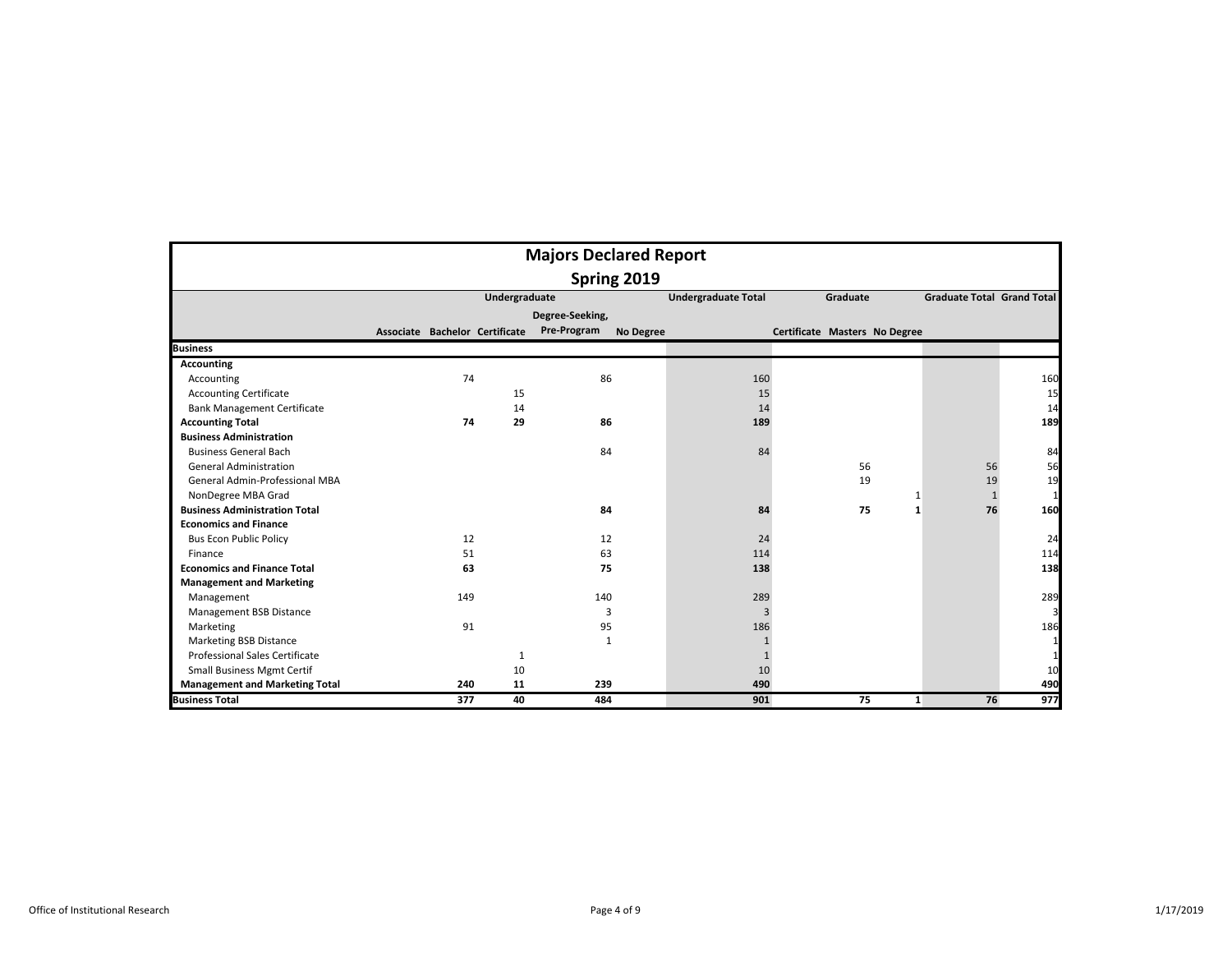|                                            |                |                                |                | <b>Majors Declared Report</b> |             |                            |                |                               |                         |                                   |                         |
|--------------------------------------------|----------------|--------------------------------|----------------|-------------------------------|-------------|----------------------------|----------------|-------------------------------|-------------------------|-----------------------------------|-------------------------|
|                                            |                |                                |                |                               | Spring 2019 |                            |                |                               |                         |                                   |                         |
|                                            |                |                                | Undergraduate  |                               |             | <b>Undergraduate Total</b> |                | Graduate                      |                         | <b>Graduate Total Grand Total</b> |                         |
|                                            |                |                                |                | Degree-Seeking,               |             |                            |                |                               |                         |                                   |                         |
|                                            |                | Associate Bachelor Certificate |                | Pre-Program                   | No Degree   |                            |                | Certificate Masters No Degree |                         |                                   |                         |
| <b>Engineering Tech and Comp Sci</b>       |                |                                |                |                               |             |                            |                |                               |                         |                                   |                         |
| <b>Civil/Mechanical Engineering</b>        |                |                                |                |                               |             |                            |                |                               |                         |                                   |                         |
| Adv. Manufacturing Engineering             |                |                                | $\overline{7}$ |                               |             | $\overline{7}$             |                |                               |                         |                                   | 7                       |
| <b>Bio-Mechanical Engr Cert</b>            |                |                                | $\overline{2}$ |                               |             | $\overline{2}$             |                |                               |                         |                                   | $\overline{2}$          |
| <b>Civil Engineering</b>                   |                | 38                             |                | 45                            |             | 83                         |                |                               |                         |                                   | 83                      |
| Engineering                                |                |                                |                |                               |             |                            |                | 12                            |                         | 12                                | 12                      |
| <b>Mechanical Engineering</b>              |                | 90                             |                | 83                            |             | 173                        |                |                               |                         |                                   | 173                     |
| <b>Civil/Mechanical Engineering Total</b>  |                | 128                            | 9              | 128                           |             | 265                        |                | 12                            |                         | 12                                | 277                     |
| <b>Computer Science</b>                    |                |                                |                |                               |             |                            |                |                               |                         |                                   |                         |
| <b>Computer Science</b>                    |                | 267                            |                |                               |             | 267                        |                | 29                            | $\mathbf{1}$            | 30                                | 297                     |
| <b>Information Systems</b>                 | 10             | 40                             |                |                               |             | 50                         |                |                               |                         |                                   | 50                      |
| <b>Computer Science Total</b>              | 10             | 307                            |                |                               |             | 317                        |                | 29                            | $\mathbf{1}$            | 30                                | 347                     |
| <b>Electrical/Computer Engr</b>            |                |                                |                |                               |             |                            |                |                               |                         |                                   |                         |
| <b>Computer Engineering</b>                |                | 25                             |                | 36                            |             | 61                         |                |                               |                         |                                   | 61                      |
| <b>Electrical Engineering</b>              |                | 50                             |                | 45                            |             | 95                         |                |                               |                         |                                   | 95                      |
| Engineering                                |                |                                |                |                               |             |                            |                | 28                            |                         | 28                                | 28                      |
| <b>Engineering Non Degree</b>              |                |                                |                |                               |             |                            |                |                               | $\mathbf{1}$            | $\mathbf{1}$                      | $\mathbf{1}$            |
| Freshman Engineering                       |                |                                |                | $\overline{2}$                |             | $\overline{2}$             |                |                               |                         |                                   | $\overline{2}$          |
| <b>Electrical/Computer Engr Total</b>      |                | 75                             |                | 83                            |             | 158                        |                | 28                            | $\mathbf{1}$            | 29                                | 187                     |
| <b>Organizational Leadership</b>           |                |                                |                |                               |             |                            |                |                               |                         |                                   |                         |
| Org Leadership Grad Cert                   |                |                                |                |                               |             |                            | $\overline{2}$ |                               |                         | $\overline{2}$                    | $\overline{2}$          |
| Org Leadership Spvn Non Degree             |                |                                |                |                               |             |                            |                |                               | 1                       | $\mathbf{1}$                      | $\mathbf{1}$            |
| Org Leadership Supervision                 | 16             | 150                            |                |                               |             | 166                        |                | 50                            |                         | 50                                | 216                     |
| Organizational Leadership                  | 9              | 65                             |                |                               |             | 74                         |                |                               |                         |                                   | 74                      |
| Supervisory Ldrsp Certificate              |                |                                | $\overline{2}$ |                               |             | $\overline{2}$             |                |                               |                         |                                   | 2                       |
| <b>Organizational Leadership Total</b>     | 25             | 215                            | $\mathbf{2}$   |                               |             | 242                        | 2              | 50                            | $\mathbf{1}$            | 53                                | 295                     |
| <b>School of Polytechnic</b>               |                |                                |                |                               |             |                            |                |                               |                         |                                   |                         |
| Architectural Engr Tech                    | $\overline{2}$ |                                |                |                               |             | $\overline{2}$             |                |                               |                         |                                   | $\overline{a}$          |
| <b>Cmptr Networking Certificate</b>        |                |                                | 1              |                               |             | $\mathbf{1}$               |                |                               |                         |                                   | $\mathbf 1$             |
| Comptr Cntrld Sys Certificate              |                |                                | $\overline{2}$ |                               |             | $\overline{2}$             |                |                               |                         |                                   | $\overline{\mathbf{c}}$ |
| Computer Engineering Tech                  |                | 39                             |                |                               |             | 39                         |                |                               |                         |                                   | 39                      |
| <b>Construction Engineering Tech</b>       |                | 96                             |                |                               |             | 96                         |                |                               |                         |                                   | 96                      |
| <b>Electrical Engineering Tech</b>         | 35             | 66                             |                |                               |             | 101                        |                |                               |                         |                                   | 101                     |
| Electronic Comm Certificate                |                |                                | $\mathbf{1}$   |                               |             | $\mathbf{1}$               |                |                               |                         |                                   | $\mathbf{1}$            |
| Industrial Engineering Tech                | 5              | 21                             |                |                               |             | 26                         |                |                               |                         |                                   | 26                      |
| Information Technology                     |                | 75                             |                |                               |             | 75                         |                |                               |                         |                                   | 75                      |
| Mechanical Engineering Tech                | 47             | 155                            |                |                               |             | 202                        |                |                               |                         |                                   | 202                     |
| Polytechnic Prospect                       |                |                                |                | 5                             |             | 5                          |                |                               |                         |                                   | 5                       |
| Polytechnic Select                         |                |                                |                | $\mathbf{1}$                  |             | $\mathbf{1}$               |                |                               |                         |                                   | $\mathbf{1}$            |
| Technology                                 |                |                                |                |                               |             |                            |                | 11                            |                         | 11                                | 11                      |
| <b>School of Polytechnic Total</b>         | 89             | 452                            | 4              | 6                             |             | 551                        |                | 11                            |                         | 11                                | 562                     |
| <b>Engineering Tech and Comp Sci Total</b> | 124            | 1,177                          | 15             | 217                           |             | 1,533                      | $\overline{2}$ | 130                           | $\overline{\mathbf{3}}$ | 135                               | 1,668                   |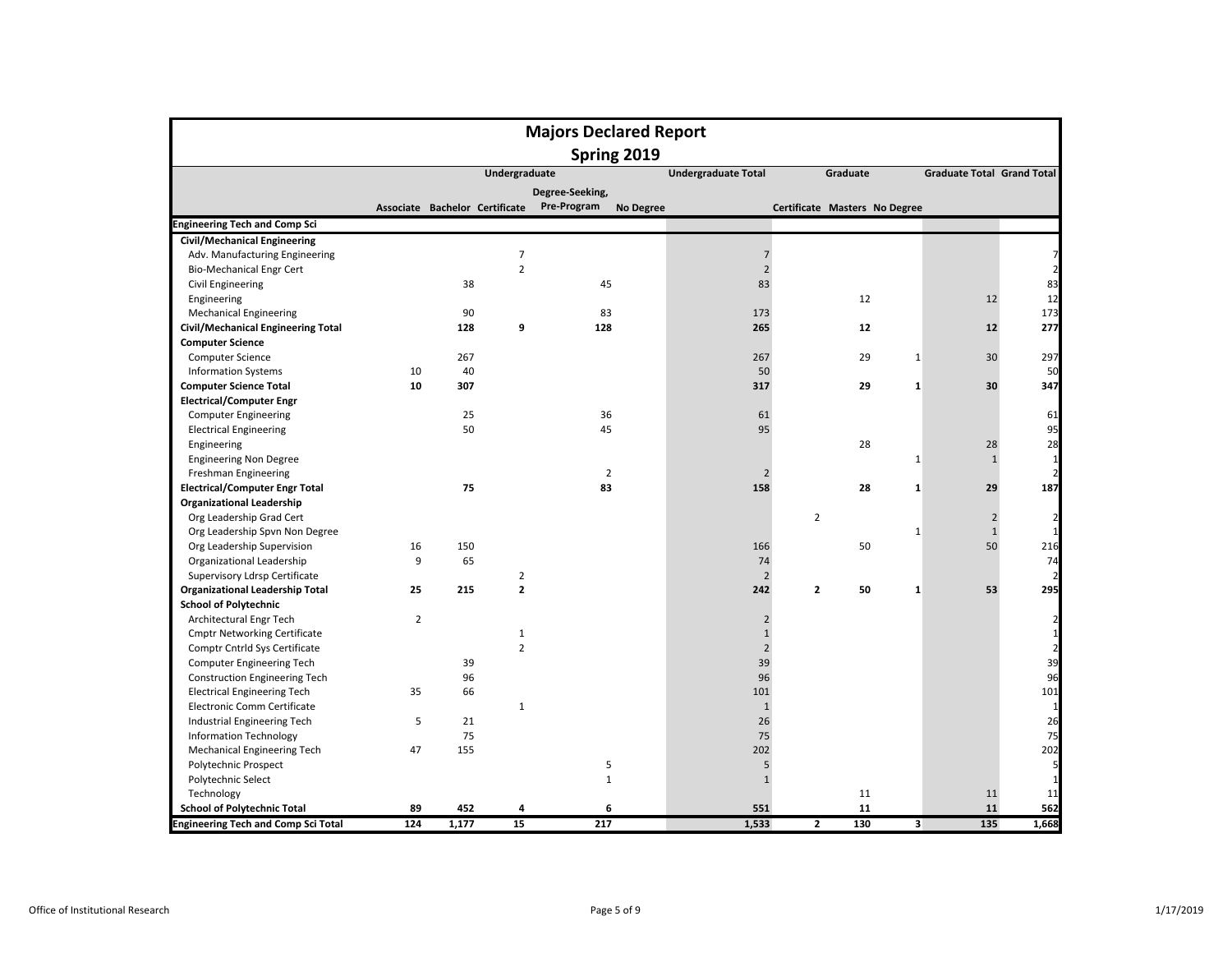|                                        |  |                                |               | <b>Majors Declared Report</b> |           |                            |  |                               |                                   |     |  |  |  |
|----------------------------------------|--|--------------------------------|---------------|-------------------------------|-----------|----------------------------|--|-------------------------------|-----------------------------------|-----|--|--|--|
| Spring 2019                            |  |                                |               |                               |           |                            |  |                               |                                   |     |  |  |  |
|                                        |  |                                | Undergraduate |                               |           | <b>Undergraduate Total</b> |  | Graduate                      | <b>Graduate Total Grand Total</b> |     |  |  |  |
|                                        |  |                                |               | Degree-Seeking,               |           |                            |  |                               |                                   |     |  |  |  |
|                                        |  | Associate Bachelor Certificate |               | Pre-Program                   | No Degree |                            |  | Certificate Masters No Degree |                                   |     |  |  |  |
| <b>Health and Human Services</b>       |  |                                |               |                               |           |                            |  |                               |                                   |     |  |  |  |
| <b>Dental Education</b>                |  |                                |               |                               |           |                            |  |                               |                                   |     |  |  |  |
| <b>Dental Assisting Certificate</b>    |  |                                | 12            |                               |           | 13                         |  |                               |                                   | 13  |  |  |  |
| Dental Clinician                       |  |                                |               |                               |           |                            |  |                               |                                   |     |  |  |  |
| Dental Hygiene                         |  | 54                             |               | 13                            |           | 67                         |  |                               |                                   | 67  |  |  |  |
| Dental Technology                      |  | 8                              |               |                               |           | 10                         |  |                               |                                   | 10  |  |  |  |
| <b>Dental Education Total</b>          |  | 63                             | 12            | 16                            |           | 91                         |  |                               |                                   | 91  |  |  |  |
| Med Imaging and Radiologic Sci         |  |                                |               |                               |           |                            |  |                               |                                   |     |  |  |  |
| <b>Medical Imaging</b>                 |  | 40                             |               | 23                            |           | 63                         |  |                               |                                   | 63  |  |  |  |
| Med Imaging and Radiologic Sci Total   |  | 40                             |               | 23                            |           | 63                         |  |                               |                                   | 63  |  |  |  |
| <b>Nursing</b>                         |  |                                |               |                               |           |                            |  |                               |                                   |     |  |  |  |
| Nursing                                |  | 207                            |               | 27                            |           | 234                        |  | 21                            | 21                                | 255 |  |  |  |
| <b>Nursing Total</b>                   |  | 207                            |               | 27                            |           | 234                        |  | 21                            | 21                                | 255 |  |  |  |
| <b>Health and Human Services Total</b> |  | 310                            | 12            | 66                            |           | 388                        |  | 21                            | 21                                | 409 |  |  |  |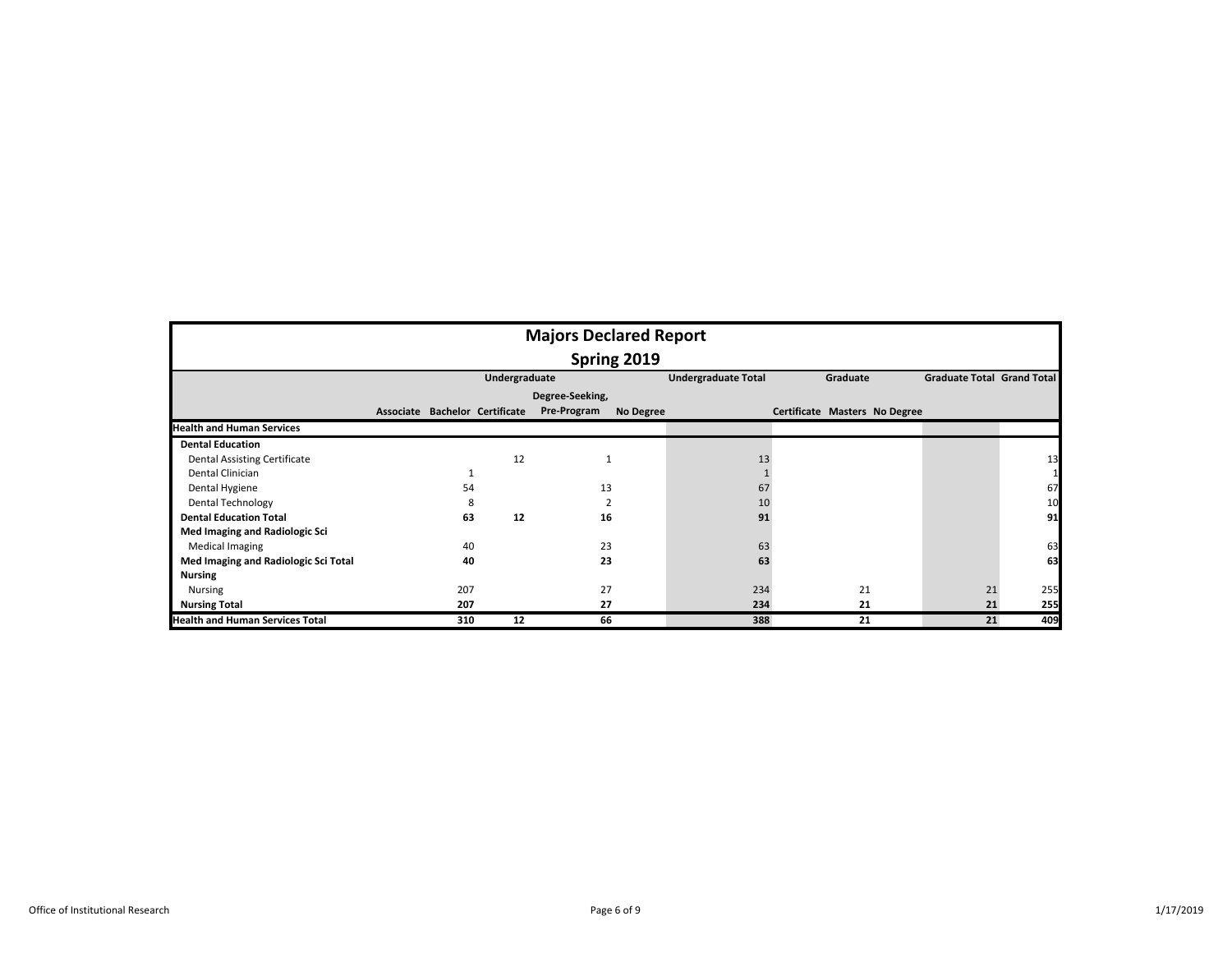|                                           |                                | <b>Majors Declared Report</b>   |                            |   |                               |                |                                   |                |
|-------------------------------------------|--------------------------------|---------------------------------|----------------------------|---|-------------------------------|----------------|-----------------------------------|----------------|
|                                           |                                | Spring 2019                     |                            |   |                               |                |                                   |                |
|                                           | Undergraduate                  |                                 | <b>Undergraduate Total</b> |   | Graduate                      |                | <b>Graduate Total Grand Total</b> |                |
|                                           |                                | Degree-Seeking,                 |                            |   |                               |                |                                   |                |
|                                           | Associate Bachelor Certificate | Pre-Program<br><b>No Degree</b> |                            |   | Certificate Masters No Degree |                |                                   |                |
| <b>Professional Studies</b>               |                                |                                 |                            |   |                               |                |                                   |                |
| <b>Hospitality and Tourism Mgmt</b>       |                                |                                 |                            |   |                               |                |                                   |                |
| <b>Hospitality Management</b>             | 59                             |                                 | 59                         |   |                               |                |                                   | 59             |
| <b>Hospitality and Tourism Mgmt Total</b> | 59                             |                                 | 59                         |   |                               |                |                                   | 59             |
| <b>Human Services</b>                     |                                |                                 |                            |   |                               |                |                                   |                |
| <b>Human Services</b>                     | 107                            | 103                             | 210                        |   |                               |                |                                   | 210            |
| <b>Human Services Total</b>               | 107                            | 103                             | 210                        |   |                               |                |                                   | 210            |
| <b>Public Policy</b>                      |                                |                                 |                            |   |                               |                |                                   |                |
| <b>Criminal Justice</b>                   | 67                             |                                 | 67                         |   |                               |                |                                   | 67             |
| <b>Health Services Admin</b>              | 23                             |                                 | 23                         |   |                               |                |                                   | 23             |
| Legal Studies                             | 6                              |                                 | 6                          |   |                               |                |                                   | 6              |
| Pre Public Affairs Bachelor               |                                | 1                               | $\mathbf{1}$               |   |                               |                |                                   | 1              |
| Public Admin Non-Degree                   |                                |                                 |                            |   |                               | $1\,$          | $\mathbf{1}$                      | $\mathbf{1}$   |
| <b>Public Administration</b>              |                                |                                 |                            |   | 9                             |                | $\overline{9}$                    | 9              |
| <b>Public Affairs</b>                     | 93                             |                                 | 93                         |   |                               |                |                                   | 93             |
| <b>Public Management</b>                  | $\mathbf{1}$                   |                                 | $\mathbf{1}$               |   | 11                            |                | 11                                | 12             |
| <b>Public Policy Total</b>                | 190                            | $\mathbf{1}$                    | 191                        |   | 20                            | $\mathbf{1}$   | 21                                | 212            |
| <b>School of Education</b>                |                                |                                 |                            |   |                               |                |                                   |                |
| Counseling                                |                                |                                 |                            |   | 71                            |                | 71                                | 71             |
| <b>Counseling Nondegree</b>               |                                |                                 |                            |   |                               | $\overline{2}$ | $\overline{2}$                    | $\overline{2}$ |
| Early Childhood Education                 | 71                             | $\overline{2}$                  | 73                         |   |                               |                |                                   | 73             |
| Earth Space Science Education             | $\overline{4}$                 |                                 | 4                          |   |                               |                |                                   | 4              |
| <b>Educational Leadership</b>             |                                |                                 |                            |   | 29                            |                | 29                                | 29             |
| Elem Ed Education Policy                  | 19                             |                                 | 19                         |   |                               |                |                                   | 19             |
| <b>Elementary Education</b>               | 349                            | $\overline{2}$                  | 351                        |   |                               |                |                                   | 351            |
| <b>English Education</b>                  | 27                             |                                 | 27                         |   |                               |                |                                   | 27             |
| Middle School Education                   | 43                             |                                 | 43                         |   |                               |                |                                   | 43             |
| Pre-Educational Leadership                |                                |                                 |                            |   |                               | $1\,$          | $\mathbf{1}$                      | 1              |
| Sec Ed Education Policy                   | 5                              |                                 | 5                          |   |                               |                |                                   | 5              |
| Secondary Education                       | 60                             | $\overline{2}$<br>16            | 78                         |   |                               |                |                                   | 78             |
| Social Studies Education                  | 38                             |                                 | 38                         |   |                               |                |                                   | 38             |
| Spanish Education                         | $\overline{2}$                 |                                 | $\overline{2}$             |   |                               |                |                                   | $\overline{2}$ |
| <b>Special Education</b>                  |                                |                                 |                            |   | 20                            |                | 20                                | 20             |
| <b>Special Education Certificate</b>      |                                |                                 |                            | 5 |                               |                | 5                                 | 5              |
| <b>Special Education Nondegree</b>        |                                |                                 |                            |   |                               | $1\,$          | $\mathbf{1}$                      | $\mathbf{1}$   |
| <b>School of Education Total</b>          | 618                            | $\mathbf{2}$<br>20              | 640                        | 5 | 120                           | 4              | 129                               | 769            |
| <b>Professional Studies Total</b>         | 974                            | 106<br>20                       | 1,100                      | 5 | 140                           | 5              | 150                               | 1,250          |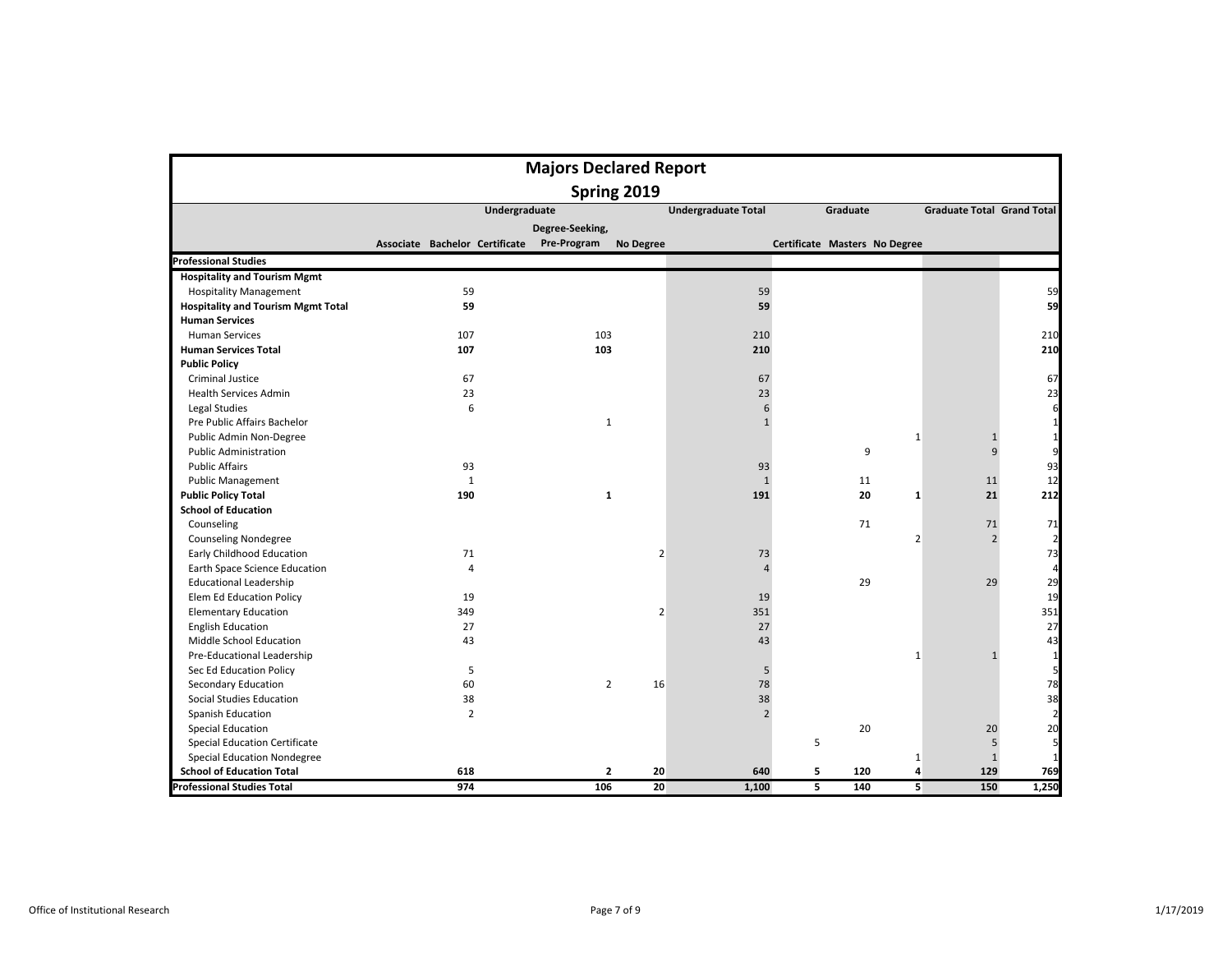|                                                |             |                                | <b>Majors Declared Report</b> |           |                            |                               |                                   |       |  |  |  |  |  |  |
|------------------------------------------------|-------------|--------------------------------|-------------------------------|-----------|----------------------------|-------------------------------|-----------------------------------|-------|--|--|--|--|--|--|
|                                                | Spring 2019 |                                |                               |           |                            |                               |                                   |       |  |  |  |  |  |  |
|                                                |             | Undergraduate                  |                               |           | <b>Undergraduate Total</b> | Graduate                      | <b>Graduate Total Grand Total</b> |       |  |  |  |  |  |  |
|                                                |             |                                | Degree-Seeking,               |           |                            |                               |                                   |       |  |  |  |  |  |  |
|                                                |             | Associate Bachelor Certificate | Pre-Program                   | No Degree |                            | Certificate Masters No Degree |                                   |       |  |  |  |  |  |  |
| <b>Unit of Affiliated Programs</b>             |             |                                |                               |           |                            |                               |                                   |       |  |  |  |  |  |  |
| <b>Collegiate Connection</b>                   |             |                                |                               |           |                            |                               |                                   |       |  |  |  |  |  |  |
| High School Student Non Degree                 |             |                                |                               | 2,768     | 2,768                      |                               |                                   | 2,768 |  |  |  |  |  |  |
| <b>Collegiate Connection Total</b>             |             |                                |                               | 2,768     | 2,768                      |                               |                                   | 2,768 |  |  |  |  |  |  |
| <b>Student Success &amp; Transitions</b>       |             |                                |                               |           |                            |                               |                                   |       |  |  |  |  |  |  |
| Allied Health Sciences Pathway                 |             |                                | 3                             |           | 3                          |                               |                                   |       |  |  |  |  |  |  |
| Business and Leadership Pathwy                 |             |                                | 39                            |           | 39                         |                               |                                   | 39    |  |  |  |  |  |  |
| <b>Engineering and Sci Pathway</b>             |             |                                | 30                            |           | 30                         |                               |                                   | 30    |  |  |  |  |  |  |
| Non Degree No Option                           |             |                                |                               | 64        | 64                         |                               |                                   | 64    |  |  |  |  |  |  |
| Soc Sci and Humanities Pathway                 |             |                                | 58                            |           | 58                         |                               |                                   | 58    |  |  |  |  |  |  |
| <b>UG Transitional Program</b>                 |             |                                |                               |           |                            |                               |                                   |       |  |  |  |  |  |  |
| Undecided                                      |             |                                |                               |           |                            |                               |                                   |       |  |  |  |  |  |  |
| Visiting Regional Campus Trans                 |             |                                |                               |           |                            |                               |                                   |       |  |  |  |  |  |  |
| Visual and Perform Arts Pathwy                 |             |                                | 13                            |           | 13                         |                               |                                   | 13    |  |  |  |  |  |  |
| <b>Student Success &amp; Transitions Total</b> |             |                                | 149                           | 71        | 220                        |                               |                                   | 220   |  |  |  |  |  |  |
| <b>Unit of Affiliated Programs Total</b>       |             |                                | 149                           | 2,839     | 2,988                      |                               |                                   | 2,988 |  |  |  |  |  |  |